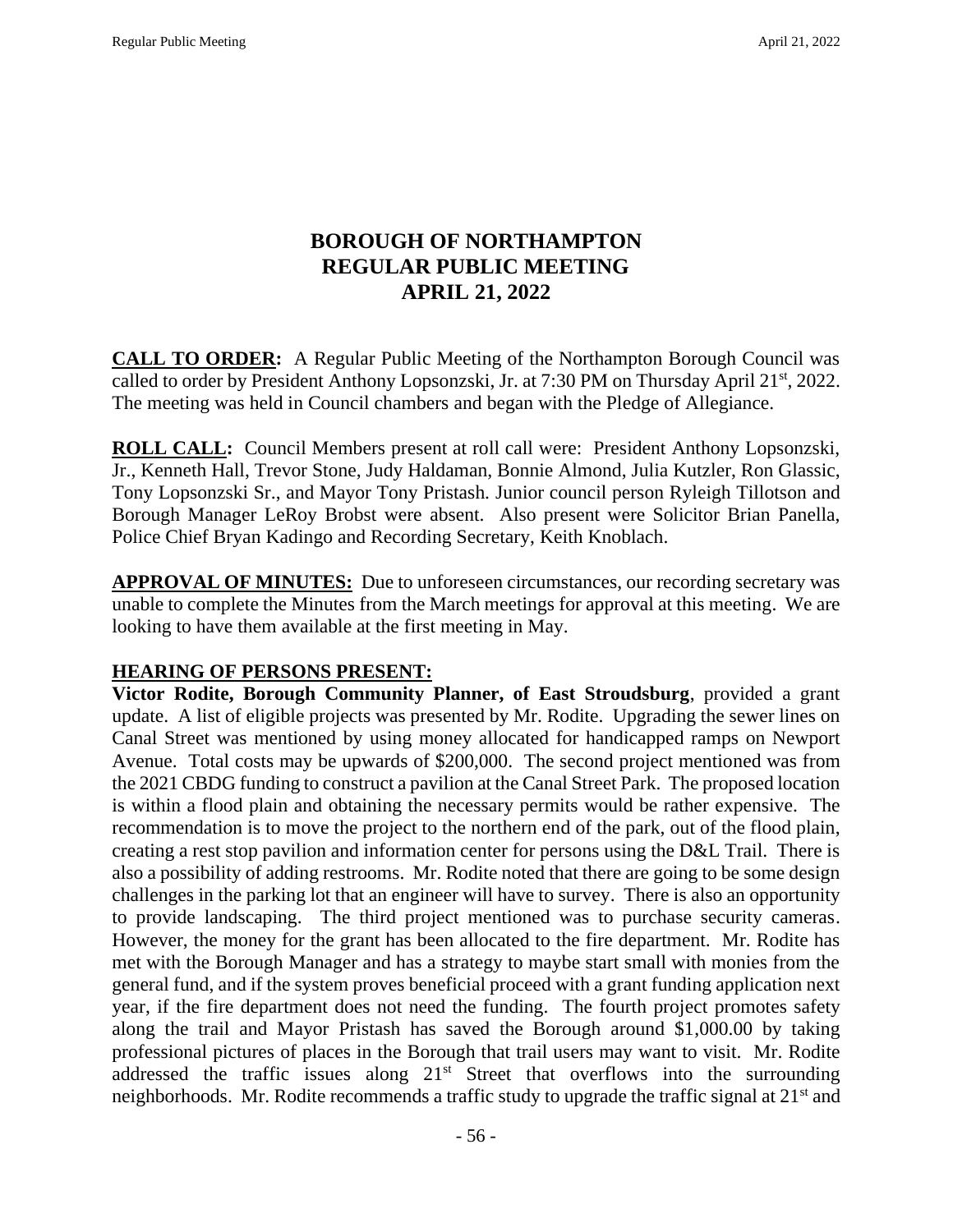Main Street and link it to Laubach/Siegfried Avenues and 21<sup>st</sup> Street to make traffic flow more efficiently along 21<sup>st</sup> Street. These upgrades could include the use of cameras and other new technology available.

Councilwoman Kutzler questioned how the Borough can proceed with this project when the roadways involved are PennDOT roads. She also questioned if the problem is in the Borough or caused by the light in the Cementon area. Mr. Rodite provided that the Borough can control the light and is responsible for its operation. Also, this project will require the approval of PennDOT and the proper procedures will be followed and allows the Borough an opportunity to apply for and receive funding for infrastructure improvement.

Councilman Glassic questioned the \$200,000 figure provided for the upgrading of the sewer lines. This should be the priority to upgrade the sewer infrastructure and sewer plant. Bethlehem just received \$2.9 million and there is \$80 million available through Pennvest. Where did the \$200,000 come from? Have we ever worked with Pennvest? Mr. Rodite advised that the money came from a community block grant. In the past they have approached Pennvest and now with the new Act 537 plan, when approved, will serve as a new guidebook.

Councilman Glassic stated that there is \$80 million available in Pennvest that has not been exhausted yet for sewer infrastructure upgrades which would allow for the \$200,000 to be reinvested into parks, trails, and recreation. He reiterated the priority that should be given to the sewer infrastructure and if the Pennvest avenue doesn't work out, there are plenty of 1.5% interest loans available. He requested that Mr. Rodite report to Mr. Brobst the outlook for utilizing Pennvest or a loan for the sewer projects. He noted that the money is out there and not being asked for and it would be a shame if we did not at least attempt to tap into it. Mr. Rodite stated that the best approach is to not look for just one source of funding, but several.

Councilman Lopsonzski Sr. asked for a clarification on the location of the new pavilion. Mr. Rodite responded that it would be located in the parking lot halfway between Canal Street and the grass to the rear of the parking lot. When questioned, Mr. Rodite added that it would not be in the middle of the parking lot, but rather along the edge near a utility pole. He further stated that the lot was not designed well and may require a retool. This would allow an opportunity to not lose any parking spots. Councilman Lopsonzski Sr. commented the rear of the parking lot by the railroad tracks seems to have ample room to build the whole project without losing any parking spots. It would also serve to buffer against railroad noise. He also noted that the grass was intended to be used for a project like this, as it was designed to accommodate a band shell. Mr. Rodite reiterated that there is no fixed location determined as of yet. A land survey still needs to be completed. The parking lot itself may need to be upgraded. He also noted that there could be several other options located there as well.

Councilwoman Kutzler expressed her apprehension of the project. She wondered if this is taking the problems from the south end of the park and moving them to the north end of the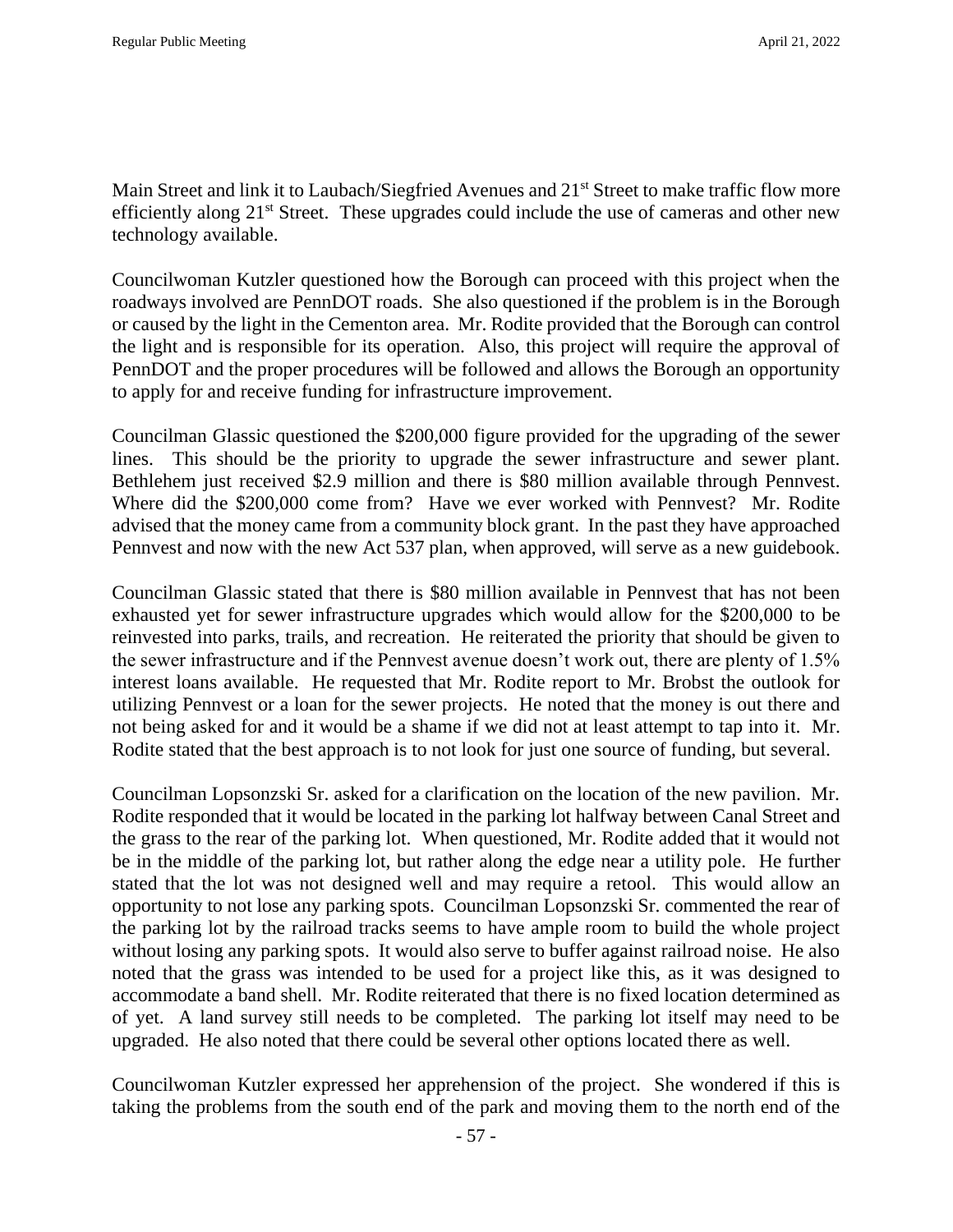park. She agreed with Councilman Glassic comments and wonders if we are just creating another problem.

Mr. Rodite clarified that it is not going to be a picnic type of pavilion.

Mayor Pristash added that it is going to more of a welcome center for people using the trail, not for picnics, and will provide travelers with bathroom facilities. He advised that with the new bridge there is going to be an emphasis placed on bicycling which will be bringing in numerous people to the Borough. This project is intended to be a pass through, not an event pavilion, for visitors who are using the parking lot to access the trails and river. The intent is to be more of a rest stop where visitors can use a restroom, get a map of the Borough and support businesses by knowing where they are located within the Borough. He further supported the idea of placing it to the rear of the parking lots grassy area before the railroad. He noted that this is what this money has to be spent on since this was what it was appropriated for.

Councilman Lopsonzski Sr. questioned whether the blighted property at 107-109 Laubach Avenue could be used as a tourist center due to its location. He stated the Borough should look into acquiring the property via eminent domain, clean it up and use it. He also stated the need for a bicycle repair shop and the possibility of recruiting one to open in the Borough.

Mr. Rodite, in conclusion stated he would be meeting with Mr. Brobst regarding these matters.

**Jason Donohue of 1344 Stewart St, Northampton, PA 18067**, made a complaint regarding 1360 Vienna Street and provided pictures of the condition of the property. He stated he called code enforcement and the Borough Manager, but to this date nothing has been done. He noted that he saw one of the code officers taking pictures, but it doesn't seem like anything is changing. He also complained about vehicles parking near the intersection resulting in people getting too close to his vehicles when driving by.

Councilwoman Kutzler stated it would be addressed.

#### **PRESIDENT'S REPORT:**

President Lopsonzski, Jr. had nothing to report.

#### **MAYOR'S REPORT:**

Mayor Pristash congratulated the organizers of the egg hunt for a successful, well attended event. He also thanked public works for completing the setup.

He advised the Council that he had a meeting with Becky Bradley from the Lehigh Valley Planning Commission regarding infrastructure, which was extremely informative. She noted that the Borough of Northampton is geographically the center of the Lehigh Valley. This bodes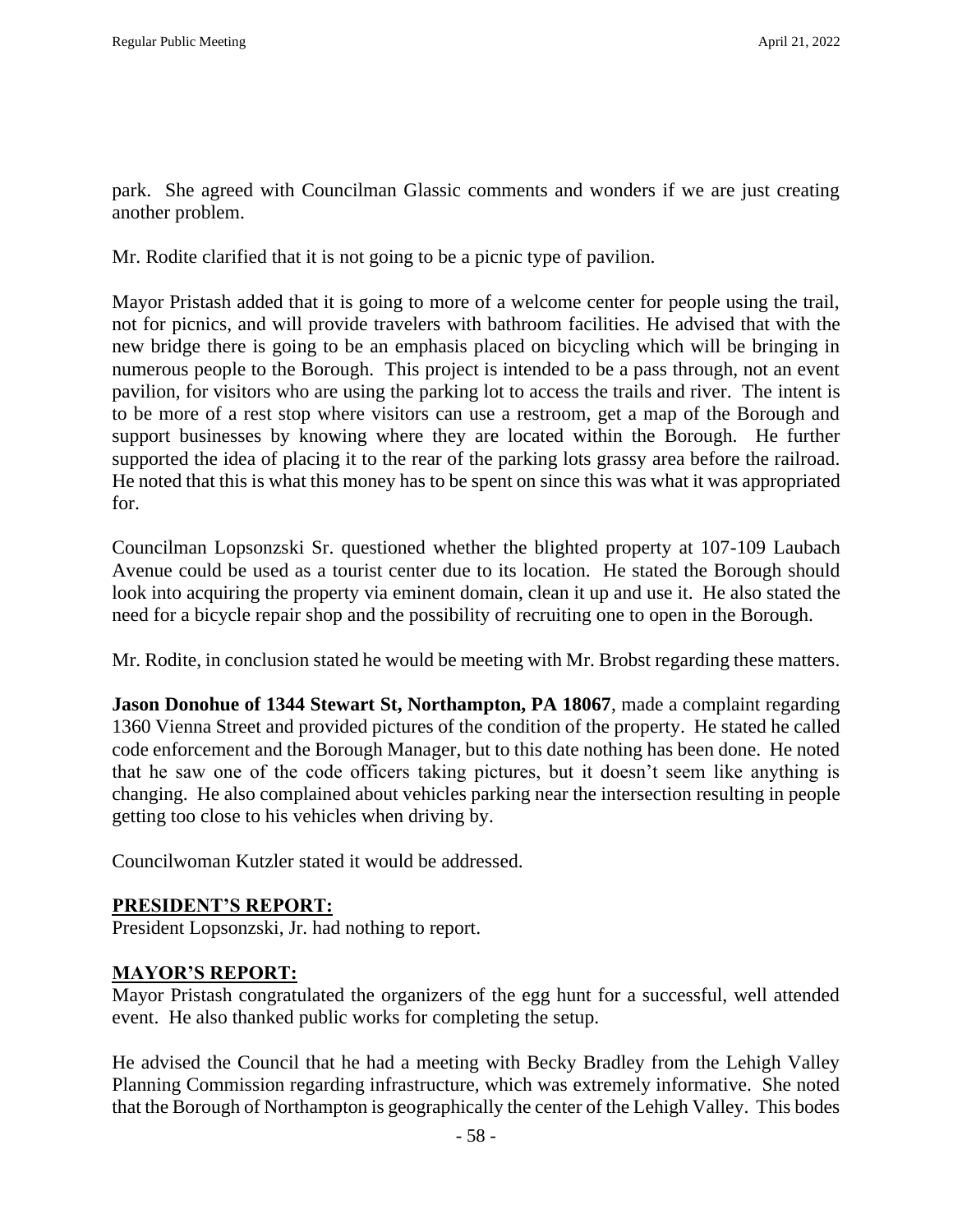well for the Borough to continue to grow, develop businesses, provide access to housing, and draw tourists to the Borough. He noted that the Borough is in a good position to continue pushing forward.

Mayor Pristash concluded his report by stating that he is looking forward to the return of the Northampton Police Departments bicycle patrol, which should be ready to deploy shortly.

### **SOLICITOR'S REPORT:**

**Solicitor Panella** stated that there was no report unless there were any questions from Council.

Councilman Glassic asked Solicitor Panella about a timeframe for an ordinance regarding abandoned vehicles.

Police Chief Kadingo advised Mr. Glassic if the vehicle is on private property it falls under the jurisdiction of code enforcement.

## **REPORTS FROM COMMITTEES:**

**Administration and Finance: Councilman Hall** reported that we have received a dividend check on the Boroughs property and liability insurance in the amount of \$7,484.57. This is from years 2016 through 2020.

--On Friday April 8, 2022, William Paletski of East Coast Risk Management came to the office to report on the Borough's risk management assessment. Overall, we are doing quite well. The Boroughs evaluation score was 77%, and in his opinion, that is quite acceptable.

--The River Central Committee met twice – once on Tuesday, April 12, 2022, and again on Wednesday April 13, 2022. The meeting on Tuesday was a round table discussion of emergency services, which was attended virtually by Borough Manager LeRoy Brobst and Fire Chief Keith Knoblach. The meeting on Wednesday dealt with economic development and Victor Rodite took part, also virtually.

--The Northampton County of Governments met virtually on Wednesday, April 13, 2022. The meeting covered a variety of items. The one that was to most interesting dealt with the Affordable Connectivity Program. This provides low-income discount internet service. More information is available at www.fcc.gov/acp.

**Building, Land and Recreation: Councilwoman Haldaman** reported that on Monday, April 11, 2022, the River Front Garden Committee met to continue discussion and planning of the River Front Garden at the south end of the park and the rest pavilion/welcome center at the north end of the park.

--Later that same day, junior council person Ryleigh Tillotson and Mr. Brobst met with Northampton High School Principal Luke Shafnisky and athletic director Shaun Murray. The meeting was held in the Northampton High School and began preliminary planning for a parade to honor Northampton High School sport organizations.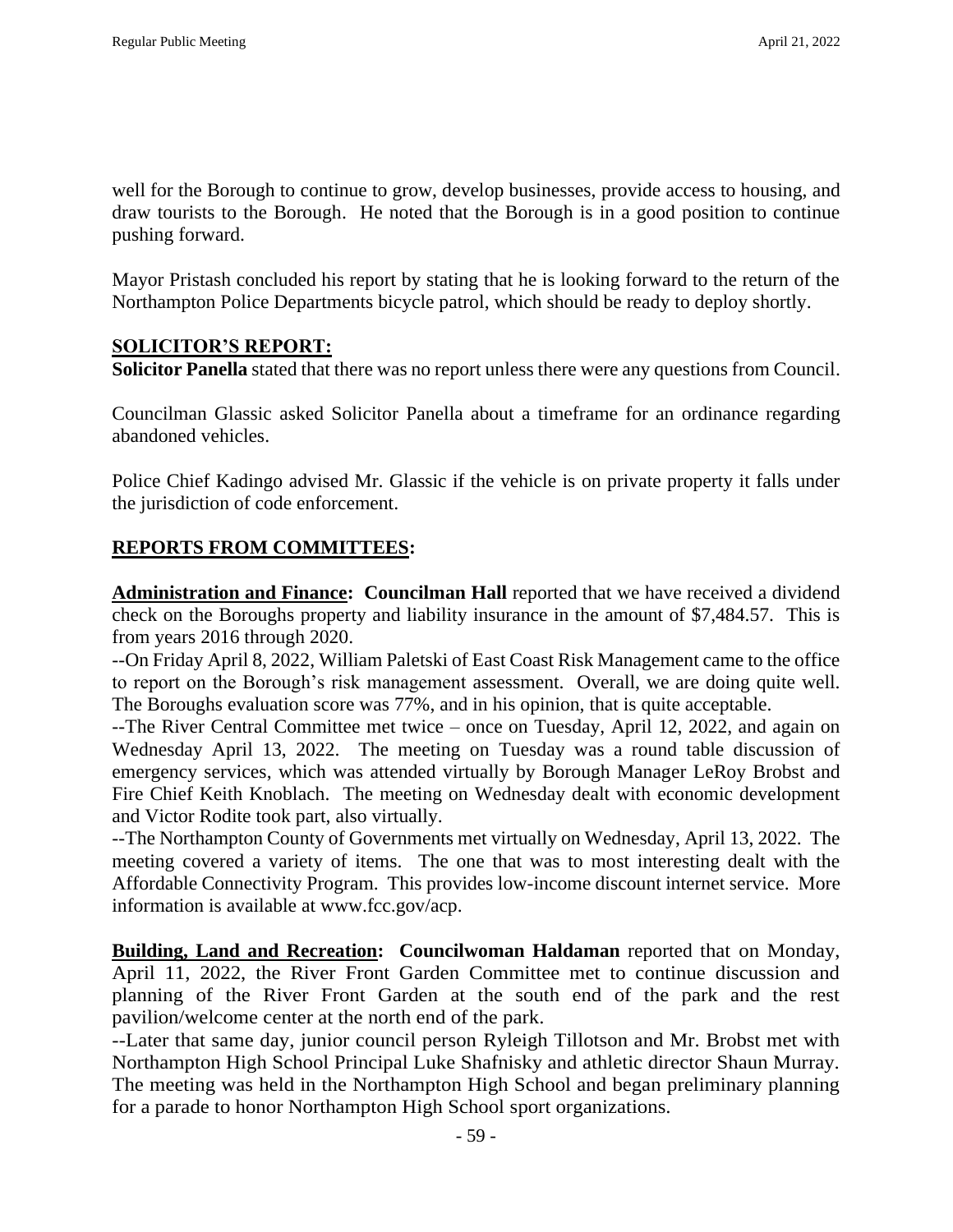--The egg hunt was held on Sunday, April 10, 2022, and the turnout was very good. Everything went smoothly and a special thanks to the many volunteers that helped distribute the eggs and hand out chocolate rabbits. There were some left over chocolate rabbits that were taken to the food bank to be shared with some of their clients.

**Code and Police: Councilman Stone** reported that the Planning Commission met

Wednesday, April 13, 2022, and unanimously approved the Act 537 draft update. This is a joint plan with Allen Township regarding the wastewater treatment plant and sewer infrastructure**.** Council cannot act on this recommendation until a 30-day public review period has been observed. That period began on April 7, 2022, so Council action will be delayed until Thursday, May 21, 2022. Mr. Tom Duffy of Gilmore & Associates has checked this timeline with DEP, and they have accepted it.

--Notices were sent to those property owners who have failed to respond and register their rental properties. A \$25 penalty was assessed to each one.

**Fire and Health: Councilwoman Kutzler** reported that the Board of Health will not meet on Tuesday, April 26, 2022. The health officer will be at a multi-day seminar.

--Both the health board and health officer's reports were read.

--The Northampton Fire Police activity report was read.

--The Northampton Police Department activity report was read.

**Public Works and Sewer: Councilman Glassic** reported that the new mechanic, Aaron Bortz, has met all of the contingent conditions of his hiring and he will start on Monday, April 25, 2022.

--The Borough is still experiencing vandalism at the Canal Street Park restroom. The Borough Manger has contacted AACE Security about upgrading the cameras and recording system.

--The Borough's certified pesticide applicator, Jerome Serensits, has completed a two-day course and renewed his certification. This will enable him to monitor the chemicals of the pool, as well as applying weed killer as needed.

### **UNFINISHED BUSINESS:**

There was no unfinished business.

### **NEW BUSINESS:**

### **Consider Request of Central Assembly of God:**

We have received a request from the Central Assembly of God Church in Bethlehem seeking permission to use Municipal "A" & "B" Pavilions on Sunday, September 18, 2022. In addition, they are seeking permission to use the permanent municipal band shell. As a nonprofit organization, the ask the waiver of any and all fees. They held this event last year and there were no problems.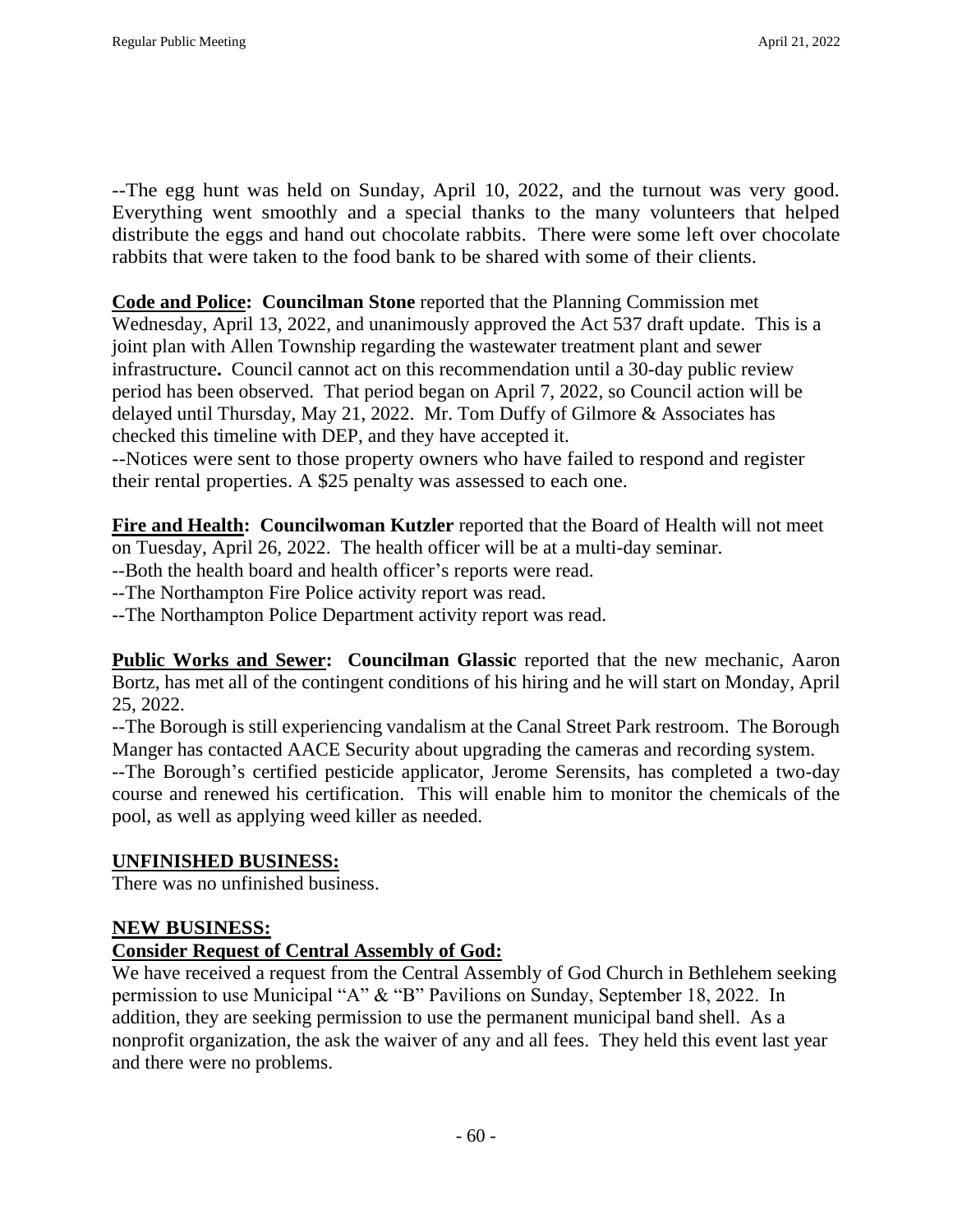**Motion:** A motion was made by Councilwoman Kutzler, duly seconded by Councilman Stone and unanimously carried to grant the request.

#### **Consider Request to Hire a Part-time Police Officer:**

We have received a request from Chief Bryan Kadingo to hire Aaron Koehler as a part-time police officer. He currently is the leading candidate on the Civil Service eligibility list.

**Motion:** A motion was made by Councilwoman Kutzler, duly seconded by Councilman Lopsonzski, Sr. and unanimously carried to hire the officer.

Councilwoman Kutzler noted that she would like to see the hiring of more full-time police officers instead of part-time officers.

At this time, Officer Koehler was sworn in by Mayor Tony Pristash with several members of the Police Department in attendance.

#### **Consider Request of Northampton High School Boys Lacrosse Booster Club:**

We have received a request from the Northampton Boys Lacrosse Booster Club to hold their annual end-of-year banquet in Municipal Park "A" Pavilion. It would also offer an opportunity for them to honor former coach Geoffrey Chenworth, who unexpectedly died on March 14, 2022. They have asked that the rental fee be waived.

**Motion:** A motion was made by Councilman Lopsonzski, Sr., duly seconded by Councilman Glassic, and unanimously carried to grant the request.

#### **Consider Request of Siegfried Elementary School:**

On several occasions over the last few years, we have received a request from Siegfried Elementary School to suspend no parking on East  $17<sup>th</sup>$  Street near the NAA field to accommodate additional parking for parents visiting various events. The event dates are Friday, May 6, for a parent picnic, with a rain date of Friday, May 20; Thursday and Friday, May 12 & 13, Books on the Lawn; and Wednesday, June 1, Fifth Grade Moving Up Celebration.

Councilman Lopsonzski, Sr. stated that if this request was granted you would have parking on both sides of what would essentially be a lane and a half wide street. It would be difficult to manage traffic flow and could lead to some safety issues.

Councilman Glassic questioned if the street could become a temporary one-way street. Police Chief Kadingo advised that there are a few options, but the best option may be to close the entire street since there are no homes located on it. He also suggested that the NASD Police make a presence to assist with these events.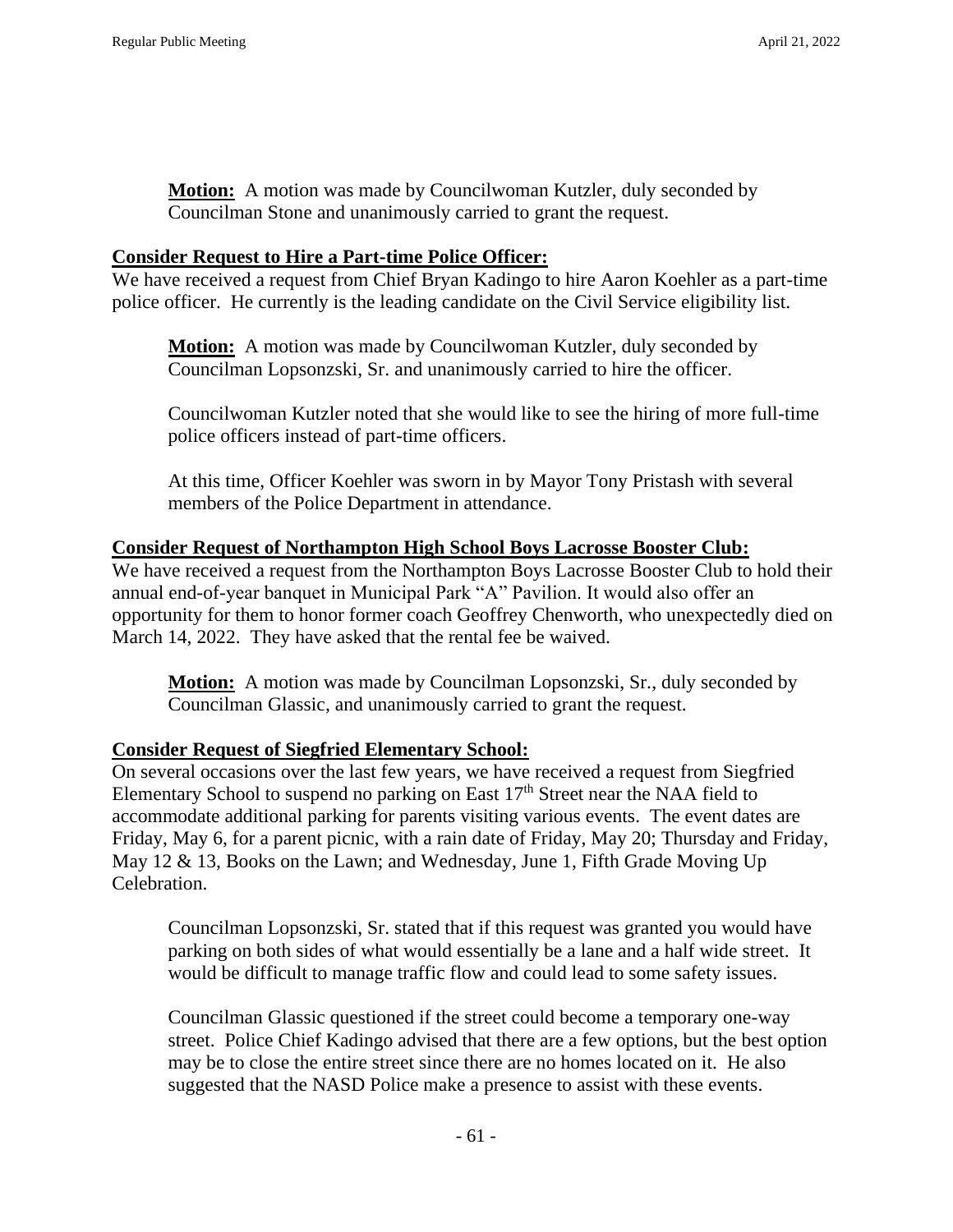Councilman Lopsonzski Sr. agreed with Chief Kadingo.

Chief Kadingo suggested meeting with NASD to see exactly what they are looking for.

Solicitor Panella advised Council that once it is approved, it is approved, with no incentive for NASD to comply with any modifications. He also advised that tabling this issue could be another option.

Councilman Hall questioned what the difference is between this event and any other NAA games and if the timeframes for these events was known.

Councilman Glassic stated that he would be inclined to approve it after Chief Kadingo has a chance to meet with NASD officials.

Chief Kadingo again suggested to close the street

Solicitor Panella advised Council, if they were so inclined to do so, vote no and then make another motion to follow the recommendation of the Police Chief.

**Motion:** A motion was made by Councilman Stone, duly seconded by Councilwoman Almond, and the motion unanimously failed to carry to grant the request.

**Motion:** A motion was made by Councilman Lopsonzski, Sr., to revisit this request at the next meeting following the recommendations of the Police Chief after he meets with NASD officials, allowing it to become an agenda item, duly seconded by Councilman Hall, and the motion to revisit this item at the next meeting was unanimously carried.

### **Consider Request of Nazareth Area Chamber of Commerce:**

We have received a request from the Nazareth Chamber of Commerce to utilize the portable band trailer on Saturday, July 30, 2022, for their Martin on Main festival. They would need to pay a delivery and removal fee and provide the Borough with a Certificate of Insurance naming the Borough as additionally insured.

Councilman Lopsonzski, Sr., stated that the bandshell and the portable bathrooms make a beautiful partnership.

**Motion:** A motion was made by Councilman Hall, duly seconded by Councilman Stone, and unanimously carried to grant the request.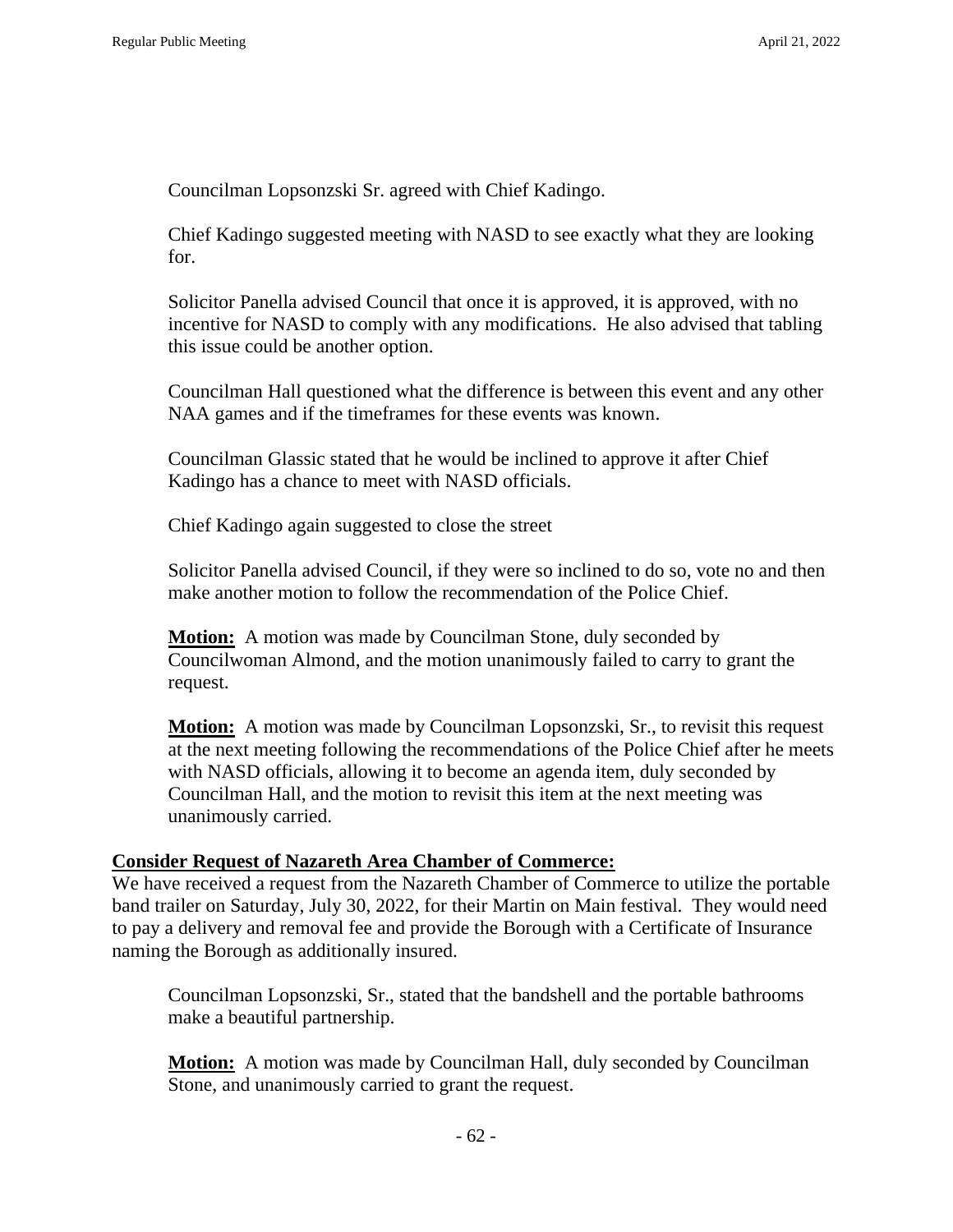### **Consider Request to Attend Training Course:**

We have received a request from Chief Bryan Kadingo seeking permission to have three officers, namely Brent Danenhower, Emanuel Torres and John Shoemaker, attend the International Police Mountain Bike Association (IPMBA) cyclist training event. This course will take place from May 9, 2022 through May 13, 2022, at the Allentown Police Academy. The cost is \$200 per officer.

**Motion:** A motion was made by Councilman Lopsonzski, Sr., duly seconded by Councilwoman Almond, and unanimously carried to grant the request.

### **Consider Request of St. George Antiochian Orthodox Church:**

We have received a request from St. George Antiochian Orthodox Church requesting permission to use our portable band trailer on Sunday, June 19, 2022, for their Heritage Festival. They would need to pay a delivery and removal fee and provide the Borough with a certificate of Insurance naming the Borough as additionally insured.

Councilman Lopsonzski, Sr. questioned whether the needed the portable bathroom to accompany the portable band trailer.

**Motion:** A motion was made by Councilman Stone, duly seconded by Councilwoman Kutzler, unanimously carried to grant the request.

### **Consider Request of Northampton Area School District Police Department:**

We have received a request from Officer Michael Renner of the NASD Police Department requesting assistance from the fire police in connection with their graduation exercises scheduled for Friday 3, 2022, with rain dates of Saturday, June 4, 2022 or Sunday, June 5, 2022.

Councilman Hall advised that he may not have the personnel to assist them and this is the first he has heard of this request.

**Motion:** A motion was made by Councilman Stone, duly seconded by Councilwoman Almond, and unanimously carried to grant the request. **Consider Request to Attend Training Course:**

We have received a request from Chief Kadingo seeking permission to have an additional officer, Officer Dennis Smith, attend the "Less Lethal Munitions Instructor Course". This course is scheduled for June 13, 2022. The course will be presented at the Lehigh Township Police station and the cost is \$275.

**Motion:** A motion was made by Councilman Lopsonzski, Sr., duly seconded by Councilwoman Almond, and unanimously carried to grant the request.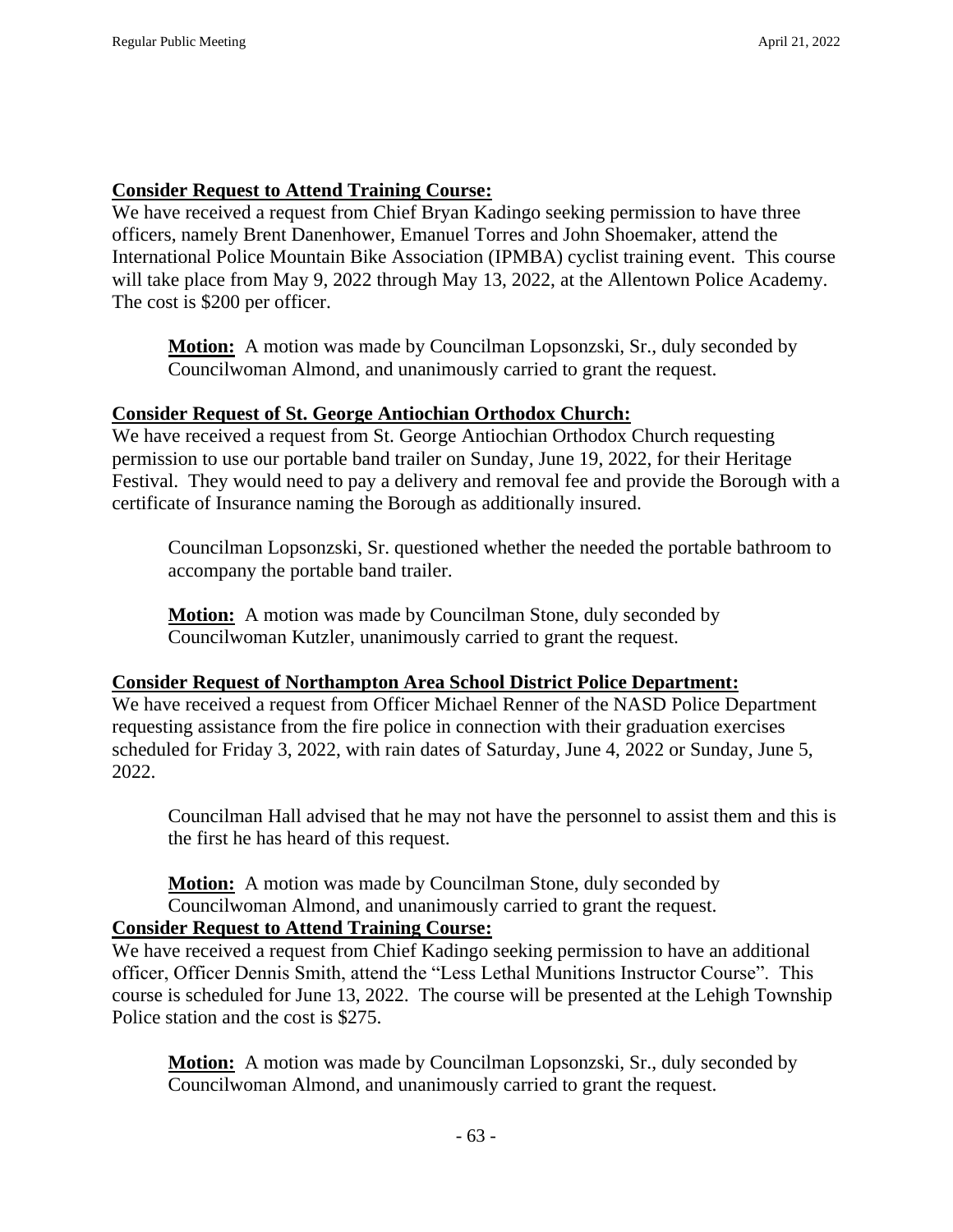### **Consider Request of Northampton Fire Department:**

We have received a request from the Northampton Fire Department to conduct a coin toss at the intersection of  $21^{st}$  & Main Streets on Saturday May 7, 2022, between the hours of 8 AM and 4 PM. This is similar to events they have conducted in the past. A PennDOT permit is not required.

**Motion:** A motion was made by Councilman Hall, duly seconded by Councilwoman Kutzler, and unanimously carried to grant the request.

#### **Consider Approval of Amendment to Inter-Municipal Sewer Service Agreement:**

Following months of negotiating, our solicitor has prepared a draft agreement for intermunicipal sewer services with Allen Township and after their last board of supervisors meeting, they approved the agreement. It is now Council's opportunity to finalize the agreement and approval.

Councilman Glassic stated he was under the impression that they were unable to do anything with this for 30 days.

Solicitor Panella advised that this was different than the Act 537 plan, which is going to be a resolution. This is the agreement with Allen Township authorizing the items in the Act 537 plan, essentially burying the hatchet.

Councilman Glassic clarified some items contained in the agreement.

Solicitor Panella further explained that it establishes sewer rates and the agreement will sunset in 10 years.

Councilman Lopsonzski, Sr. questioned if this agreement finally lays the dispute with Allen Township to rest. The solicitor stated it does.

**Motion:** A motion was made by Councilman Glassic, duly seconded by Councilman Stone, and unanimously carried to approve the agreement.

### **REPORTS FROM COUNCIL MEMBERS:**

**Kenneth Hall** stated that traffic during the construction and paving on Route 329 was better than expected. It seemed like they used more traffic control measures. --He reported that the mirror at E 21<sup>st</sup> Street and Ridge Alley has fallen down and needs to be replaced.

**Councilman Stone** thanked everyone who helped make the Borough Egg Hunt a success. He joked that next year they may need to "card" kids to verify their ages